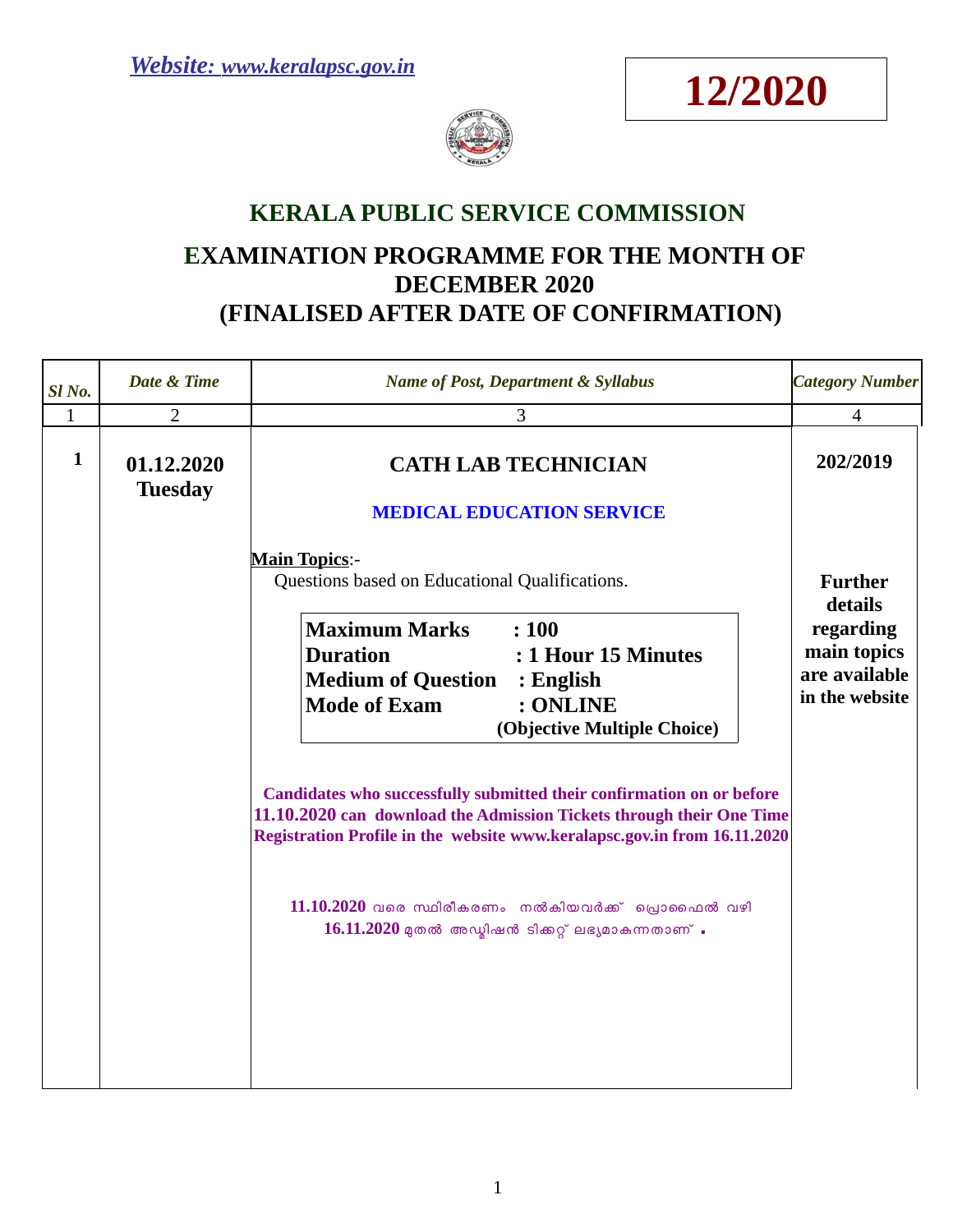| $\overline{2}$ | 01.12.2020<br><b>Tuesday</b> | <b>OPTOMETRIST GRADE II</b>                                                                                                                                                                                                                                                                   | 428/2019                                                                                 |
|----------------|------------------------------|-----------------------------------------------------------------------------------------------------------------------------------------------------------------------------------------------------------------------------------------------------------------------------------------------|------------------------------------------------------------------------------------------|
|                |                              | <b>HEALTH SERVICES</b><br><b>(SR FROM AMONG SC/ST AND ST ONLY)</b><br><b>Main Topics:-</b><br>Questions based on Educational Qualifications.                                                                                                                                                  | <b>Further</b><br>details<br>regarding<br>main topics<br>are available<br>in the website |
|                |                              | <b>Maximum Marks</b><br>: 100<br><b>Duration</b><br>: 1 Hour 15 Minutes<br><b>Medium of Question : English</b><br><b>Mode of Exam</b><br>: ONLINE<br>(Objective Multiple Choice)                                                                                                              |                                                                                          |
|                |                              | Candidates who successfully submitted their confirmation on or before<br>11.10.2020 can download the Admission Tickets through their One Time<br>Registration Profile in the website www.keralapsc.gov.in from 16.11.2020<br>$11.10.2020$ വരെ സ്ഥിരീകരണം നൽകിയവർക്ക് പ്രൊഫൈൽ വഴി $16.11.2020$ |                                                                                          |
|                |                              | മുതൽ അഡ്മിഷൻ ടിക്കറ്റ് ലഭ്യമാകുന്നതാണ് .                                                                                                                                                                                                                                                      |                                                                                          |
|                |                              |                                                                                                                                                                                                                                                                                               |                                                                                          |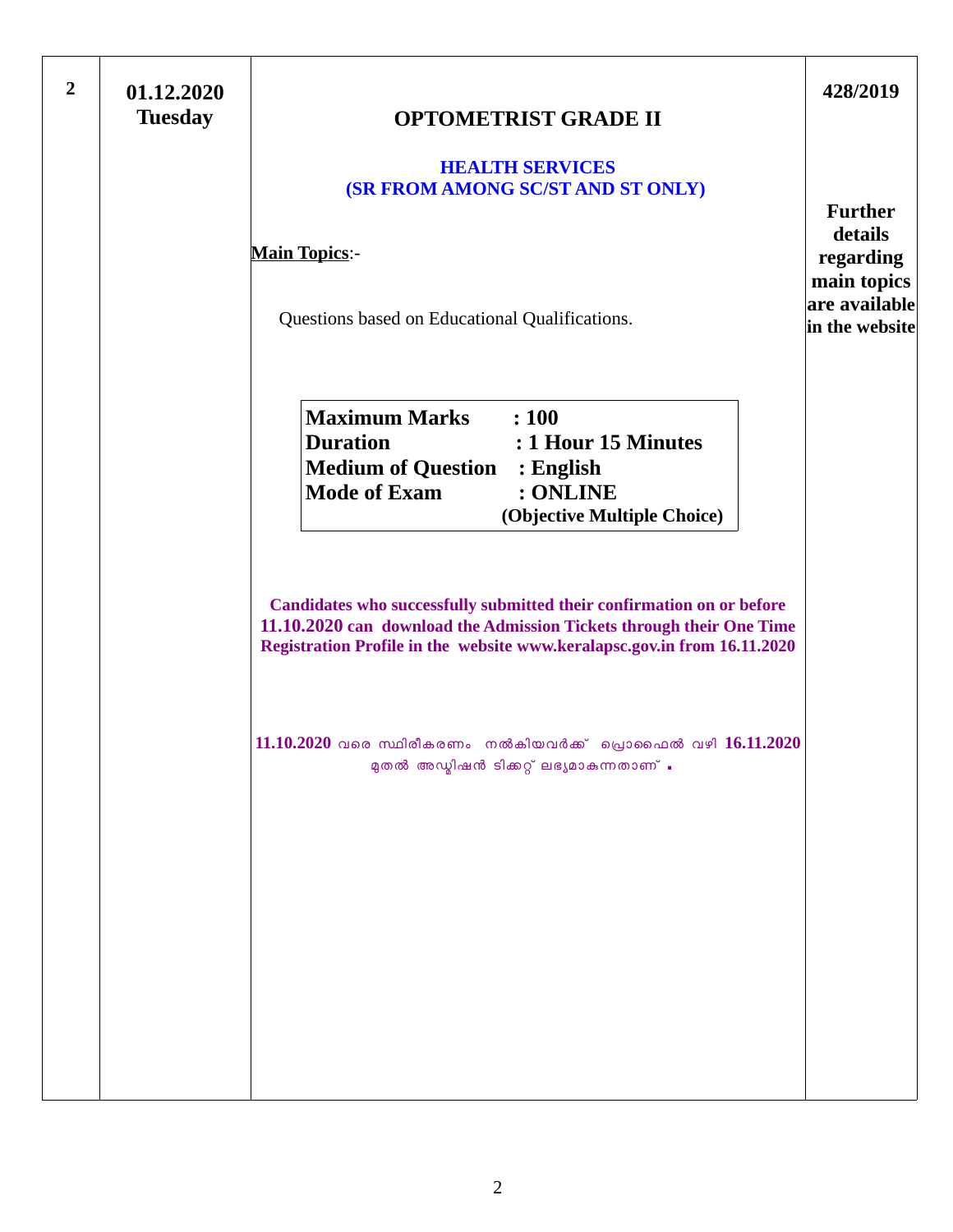| 3                | 02.12.2020              | <b>INSTRUCTOR GRADE I</b>                                                                                                                                                                                                                                                                                                                 | 079/2017                                                    |
|------------------|-------------------------|-------------------------------------------------------------------------------------------------------------------------------------------------------------------------------------------------------------------------------------------------------------------------------------------------------------------------------------------|-------------------------------------------------------------|
|                  | Wednesday               | (ELECTRICAL ENGINEERING)                                                                                                                                                                                                                                                                                                                  |                                                             |
|                  |                         | <b>TECHNICAL EDUCATION</b><br><b>(ENGINEERING COLLEGES)</b><br><b>Main Topics:-</b>                                                                                                                                                                                                                                                       | <b>Further</b><br>details                                   |
|                  |                         | Part I (a) - Technical Mathematics<br>Part I (b) - Basic Civil Engineering<br>Part I (c) - Basic Mechanical Engineering<br>Part I (d) - Basic Electrical Engineering<br>Part I (e) - Essentials of Electronics Engineering<br>Part II - Electrical Engineering                                                                            | regarding<br>main topics<br>are available<br>in the website |
|                  |                         | <b>Maximum Marks</b> : 100<br><b>Duration</b><br>: 1 Hour 15 Minutes<br><b>Medium of Question : English</b><br><b>Mode of Exam</b><br>:OMR<br>(Objective Multiple Choice)                                                                                                                                                                 |                                                             |
|                  |                         | Candidates who successfully submitted their confirmation on or before<br>11.10.2020 can download the Admission Tickets through their One Time<br>Registration Profile in the website www.keralapsc.gov.in from 17.11.2020<br>$11.10.2020$ വരെ സ്ഥിരീകരണം നൽകിയവർക്ക് പ്രൊഫൈൽ വഴി $17.11.2020$<br>മുതൽ അഡ്മിഷൻ ടിക്കറ്റ് ലഭ്യമാകുന്നതാണ് . |                                                             |
| $\boldsymbol{4}$ | 02.12.2020<br>Wednesday | <b>ASSISTANT PROFESSOR IN PSYCHOLOGY</b><br><b>KERALA COLLEGIATE EDUCATION</b>                                                                                                                                                                                                                                                            | 299/2019                                                    |
|                  |                         |                                                                                                                                                                                                                                                                                                                                           |                                                             |
|                  |                         | <b>Main Topics:-</b><br>Questions based on Educational Qualifications.                                                                                                                                                                                                                                                                    | <b>Further</b><br>details                                   |
|                  |                         | <b>Maximum Marks</b><br>: 100<br><b>Duration</b><br>$: 2$ Hours<br><b>Medium of Question : English</b><br><b>Mode of Exam</b><br>: Descriptive Examination                                                                                                                                                                                | regarding<br>main topics<br>are available<br>in the website |
|                  |                         | Candidates who successfully submitted their confirmation on or before<br>11.10.2020 can download the Admission Tickets through their One Time<br>Registration Profile in the website www.keralapsc.gov.in from 17.11.2020                                                                                                                 |                                                             |
|                  |                         | $11.10.2020$ വരെ സ്ഥിരീകരണം നൽകിയവർക്ക് പ്രൊഫൈൽ വഴി $17.11.2020$<br>മുതൽ അഡ്മിഷൻ ടിക്കറ്റ് ലഭ്യമാകുന്നതാണ് .                                                                                                                                                                                                                              |                                                             |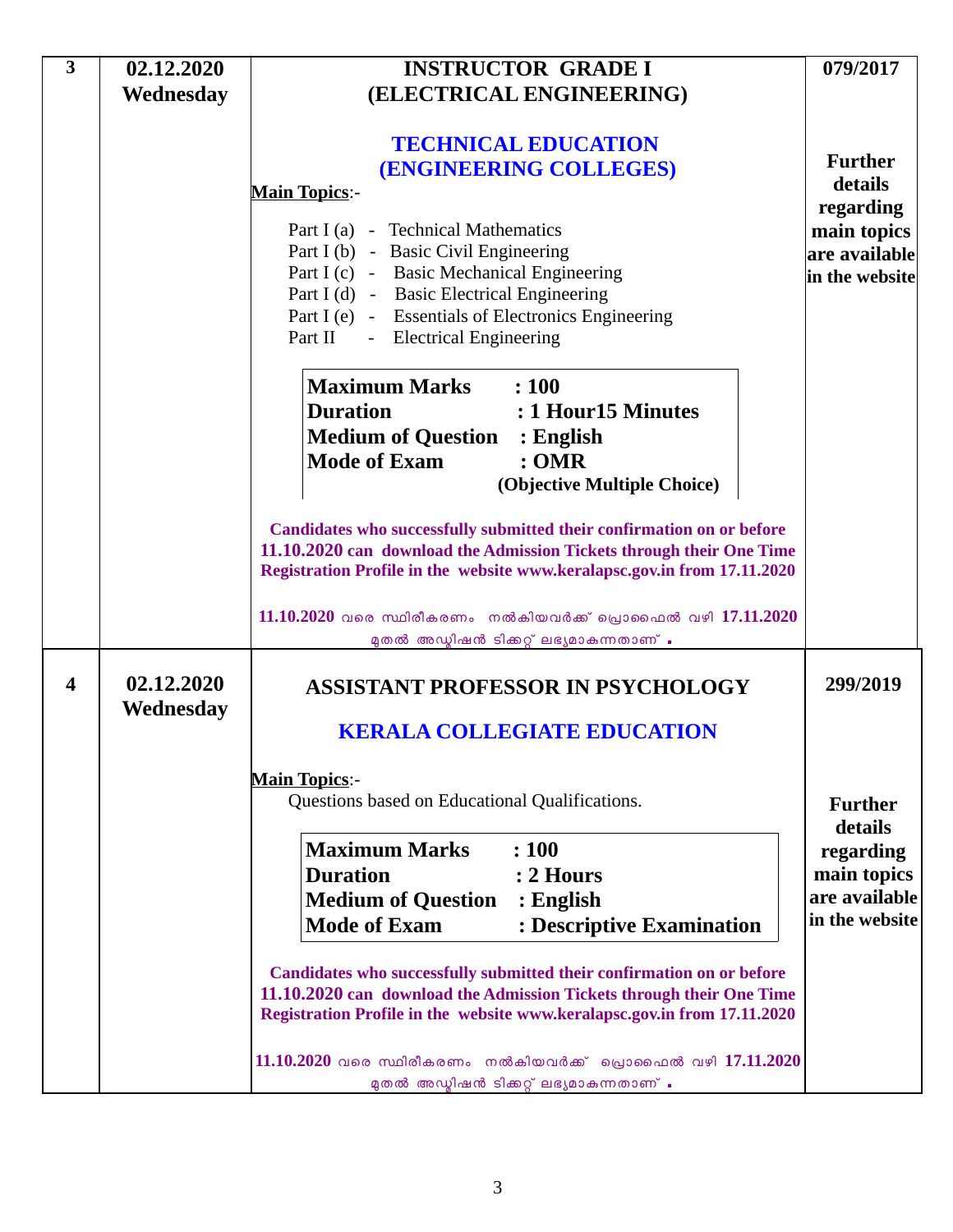| 5 | 04.12.2020<br><b>Friday</b> | <b>LECTURER GRADE I - RURAL ENGINEERING</b>                                                                                                                                                                                                                                                                                                                                                                                                                                                                                                                                                                                                                                                                           | 068/2015                                                                                             |
|---|-----------------------------|-----------------------------------------------------------------------------------------------------------------------------------------------------------------------------------------------------------------------------------------------------------------------------------------------------------------------------------------------------------------------------------------------------------------------------------------------------------------------------------------------------------------------------------------------------------------------------------------------------------------------------------------------------------------------------------------------------------------------|------------------------------------------------------------------------------------------------------|
|   |                             | <b>RURAL DEVELOPMENT</b><br>(Direct Recruitment)<br><b>Main Topics:-</b><br>Part I (a) - Technical Mathematics<br>Part I (b) - Basic Civil Engineering<br>Part I (c) - Basic Mechanical Engineering<br>Part I (d) - Basic Electrical Engineering<br>Part I (e) - Essentials of Electronics Engineering<br>Part II - Civil Engineering                                                                                                                                                                                                                                                                                                                                                                                 | <b>Further</b><br>details<br>regarding<br>main topics<br>are available<br>in the website             |
|   |                             | <b>Maximum Marks</b> : 100<br><b>Duration</b><br>: 1 Hour15 Minutes<br><b>Medium of Question : English</b><br><b>Mode of Exam</b><br>:OMR<br>(Objective Multiple Choice)<br>Candidates who successfully submitted their confirmation on or before<br>11.10.2020 can download the Admission Tickets through their One Time<br>Registration Profile in the website www.keralapsc.gov.in from 19.11.2020<br>11.10.2020 വരെ സ്ഥിരീകരണം നൽകിയവർക്ക് പ്രൊഫൈൽ വഴി 19.11.2020                                                                                                                                                                                                                                                 |                                                                                                      |
| 6 | 14.12.2020<br><b>Monday</b> | മുതൽ അഡ്മിഷൻ ടിക്കറ്റ് ലഭ്യമാകുന്നതാണ് .<br><b>ASSISTANT PROFESSOR GEOGRAPHY</b><br><b>KERALA COLLEGIATE EDUCATION</b><br><b>Main Topics:-</b><br>Questions based on Educational Qualifications.<br><b>Maximum Marks</b><br>: 100<br><b>Duration</b><br>$: 2$ Hours<br><b>Medium of Question</b><br>$\therefore$ English<br><b>Mode of Exam</b><br>: Descriptive Examination<br>Candidates who successfully submitted their confirmation on or before<br>11.10.2020 can download the Admission Tickets through their One Time<br>Registration Profile in the website www.keralapsc.gov.in from 30.11.2020<br>11.10.2020 വരെ സ്ഥിരീകരണം നൽകിയവർക്ക് പ്രൊഫൈൽ വഴി 30.11.2020<br>മുതൽ അഡ്മിഷൻ ടിക്കറ്റ് ലഭ്യമാകുന്നതാണ് . | 294/2019<br><b>Further</b><br>details<br>regarding<br>main topics<br>are available<br>in the website |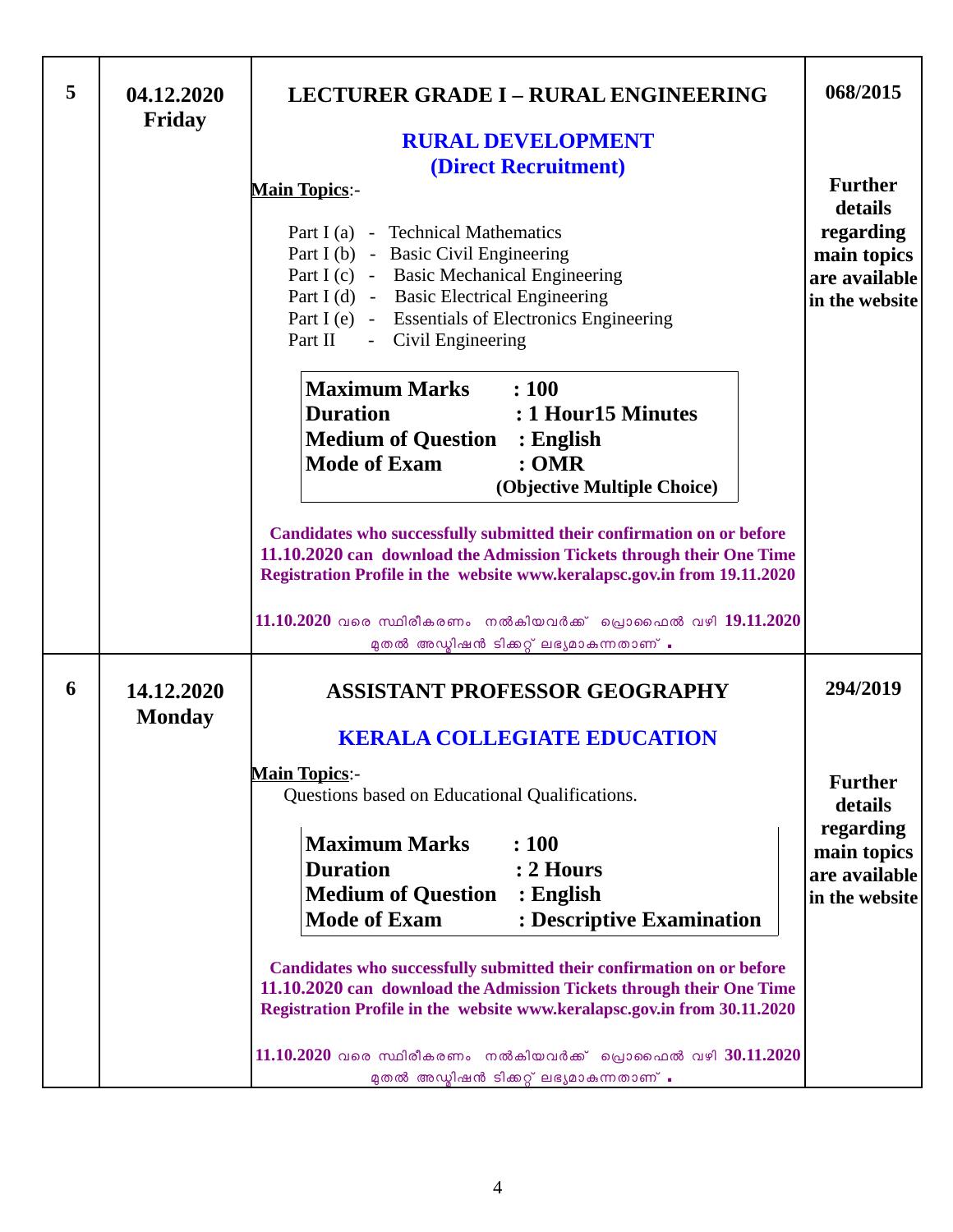| 7 | 16.12.2020<br>Wednesday | <b>ASSISTANT PROFESSOR ZOOLOGY</b><br><b>KERALA COLLEGIATE EDUCATION</b>                                                                                                                                                  | 295/2019                                                                                 |
|---|-------------------------|---------------------------------------------------------------------------------------------------------------------------------------------------------------------------------------------------------------------------|------------------------------------------------------------------------------------------|
|   |                         | <b>Main Topics:-</b><br>Questions based on Educational Qualifications.                                                                                                                                                    | <b>Further</b><br>details<br>regarding<br>main topics<br>are available<br>in the website |
|   |                         | Maximum Marks<br>: 100<br><b>Duration</b><br>$: 2$ Hours<br><b>Medium of Question : English</b><br><b>Mode of Exam</b><br>: Descriptive Examination                                                                       |                                                                                          |
|   |                         | Candidates who successfully submitted their confirmation on or before<br>11.10.2020 can download the Admission Tickets through their One Time<br>Registration Profile in the website www.keralapsc.gov.in from 02.12.2020 |                                                                                          |
|   |                         | $11.10.2020$ വരെ സ്ഥിരീകരണം നൽകിയവർക്ക് പ്രൊഫൈൽ വഴി $02.12.2020$<br>മുതൽ അഡ്മിഷൻ ടിക്കറ്റ് ലഭ്യമാകുന്നതാണ് .                                                                                                              |                                                                                          |